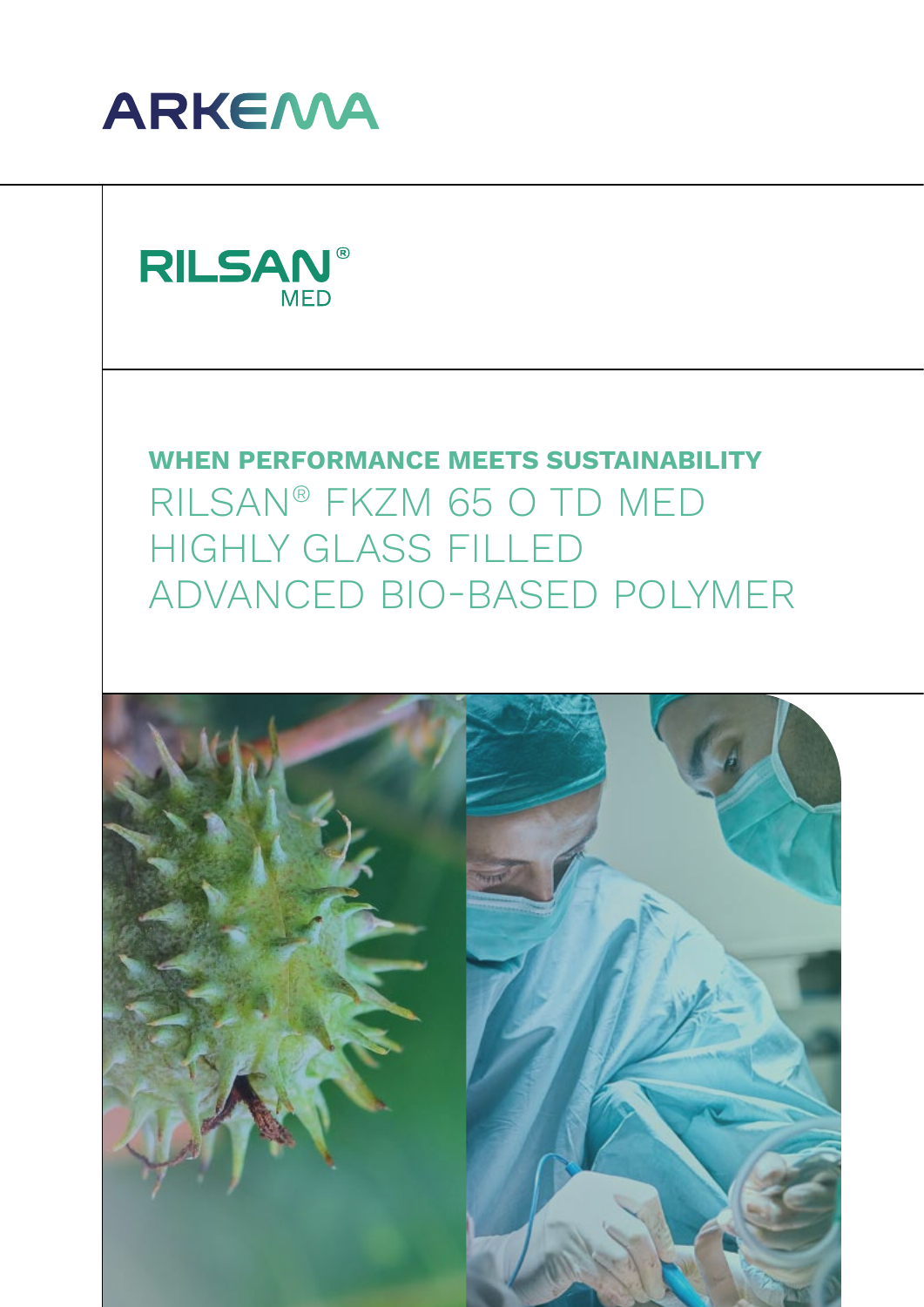# **INTRODUCING**

RILSAN® FKZM 65 O TD MED THE SUSTAINABLE SOLUTION FOR SURGICAL TOOLS MANUFACTURERS

**WHEN DESIGNING A MEDICAL DEVICE, PERFORMANCE IS THE NUMBER ONE CRITERION. WHEN A MATERIAL COMBINES PERFORMANCE AND SUSTAINABILITY, IT BECOMES A GAME CHANGER FOR THE INDUSTRY.**

**AT ARKEMA, WE ARE PASSIONATE ABOUT PERFORMANCE AND SUSTAINABILITY.**

With the new Rilsan® FKZM 65 O TD MED, Arkema brings the medical device market a truly advanced, sustainable material with >98% bio-based carbon that allows companies to replace metal and traditional polymers without compromising on performance. Mindful of the end of life of its products, Arkema has designed the Rilsan® FKZM 65 O TD MED to be fully recyclable. The brochure will take you from the feedstock (castor beans) to our Virtucycle® recycling program. The circle of life meets the circular economy.

Thanks to a 70+ year legacy of polyamide 11 materials, the Arkema team has put its decades of expertise in motion to bring this new extreme material to life. We hope you are as excited as we are to enable advanced sustainable developments in the medical market!

Sustainably yours,

The Arkema High Performance Polymers Healthcare Team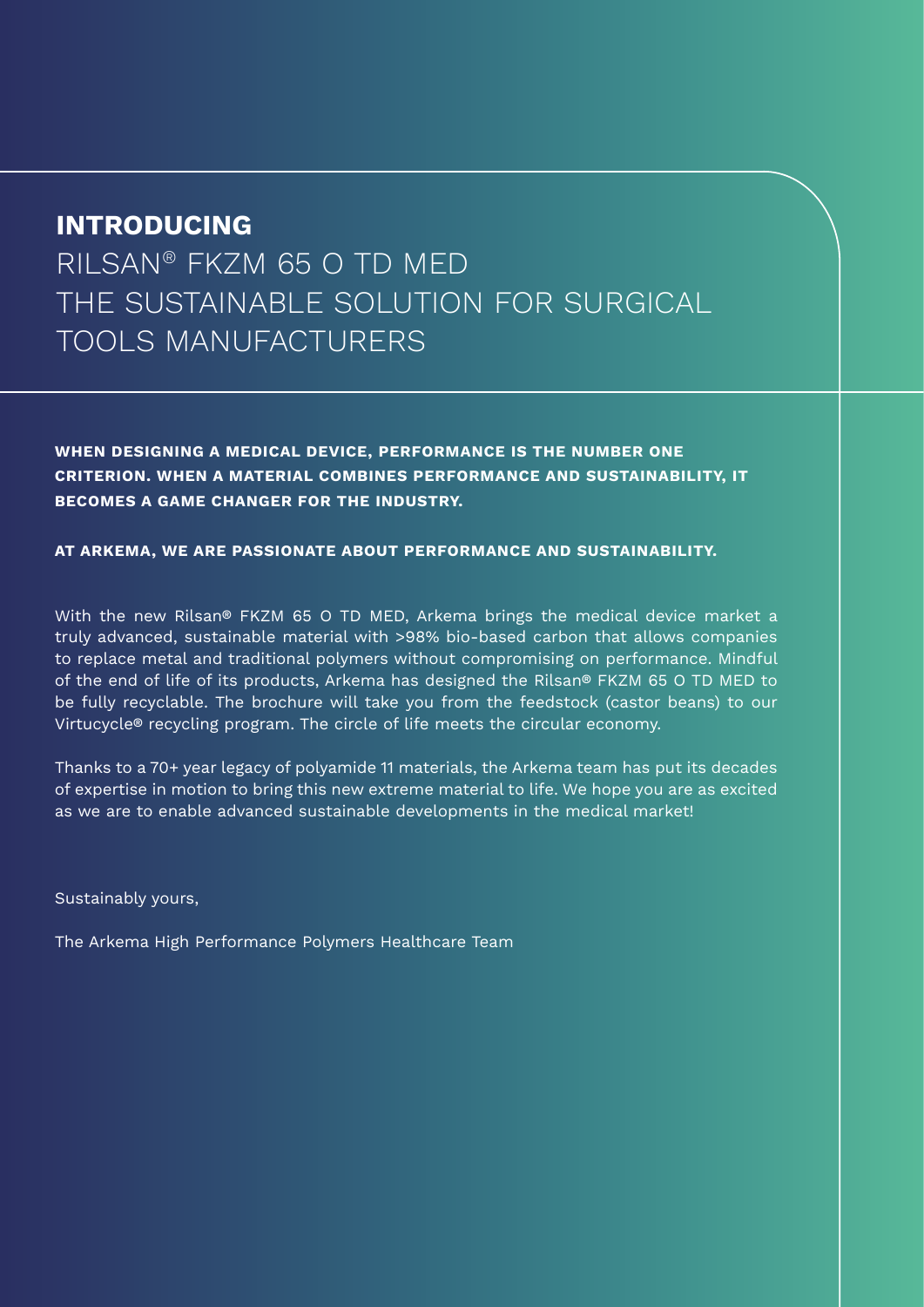THE ARKEMA OFFER **ADVANCED MATERIALS DESIGNED TO SUSTAINABLY MEET THE CHALLENGES OF AN EVOLVING WORLD**

#### **ADVANCED MATERIALS**

Arkema is a pioneer in amino 11 chemistry. Its flagship Rilsan® polyamide 11 and Pebax® Rnew® thermoplastic elastomers have a proven legacy in meeting some of the world's most demanding material challenges. Their trademark properties include light weight, flexibility, durability, energy return, and overall toughness.

They represent two families of highly differentiated advanced materials with a wide portfolio of options, including grades that are tailored for higher temperatures, high transparency, as well as functional characteristics like breathable and antistatic properties.

#### **BIO-BASED**

Arkema's amino 11 chemistry is derived from the castor bean, a sustainable, renewable crop that does not compete with food and does not cause deforestation. Arkema is a leading driver of sustainable castor farming in India.

#### **CIRCULAR**

The castor bean is actually a seed. When planted, more seeds grow – the circle of life. Further, Rilsan® and Pebax® Rnew® grades are recyclable. Arkema offers its Virtucycle® services to partner customers.

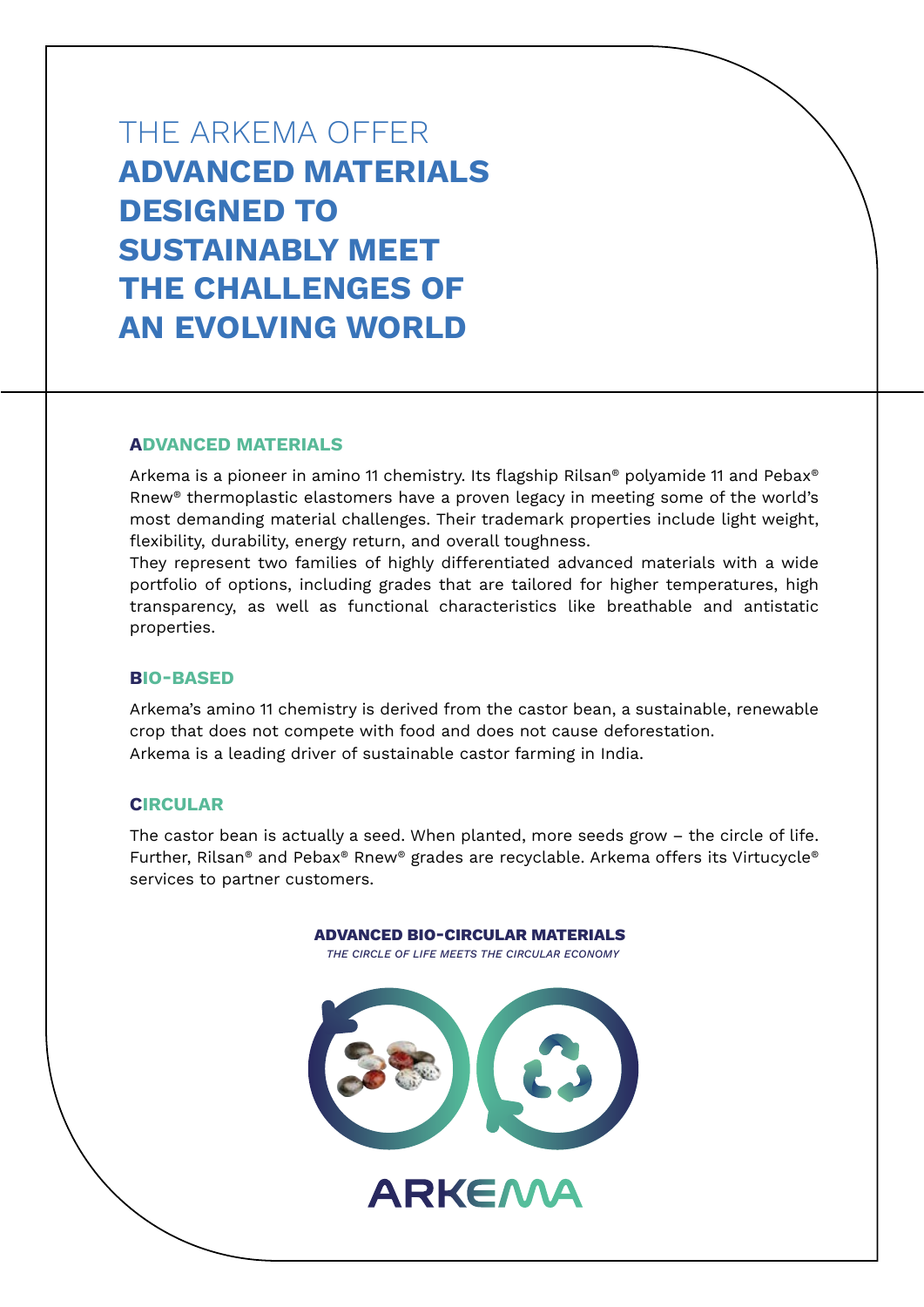# **A MIRACLE OF MODERN SCIENCE** From castor bean to advanced polymers

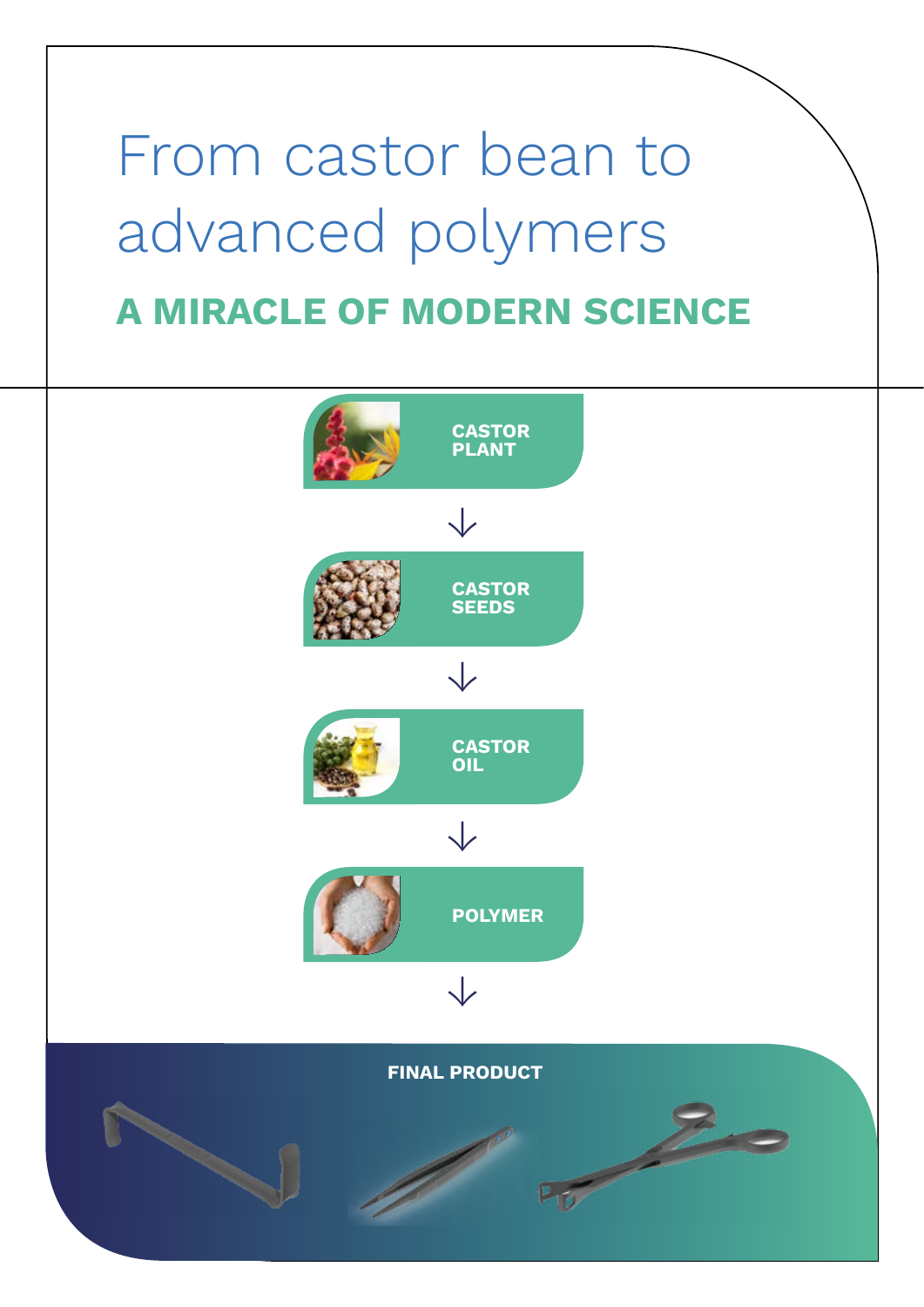# **TRULY SUSTAINABLE !** THE CASTOR BEAN



**NO COMPETITION WITH FOOD / FEED** 



**NO DEFORESTATION** 



**HIGHLY PROFITABLE FOR THE FARMERS (THE MAIN REASON THEY GROW CASTOR)**



**GROWN MAINLY IN INDIA ONLY IN THE POOREST SOIL** 



**THE BEANS ARE CRUSHED TO MAKE ~45% OIL AND 55% CAKE (SOLD AS FERTILIZER)** 

> " **A 'kharif crop', castor takes full advantage of India's natural monsoon phenomenon "**

**ARKEMA is the world's largest processor of castor oil**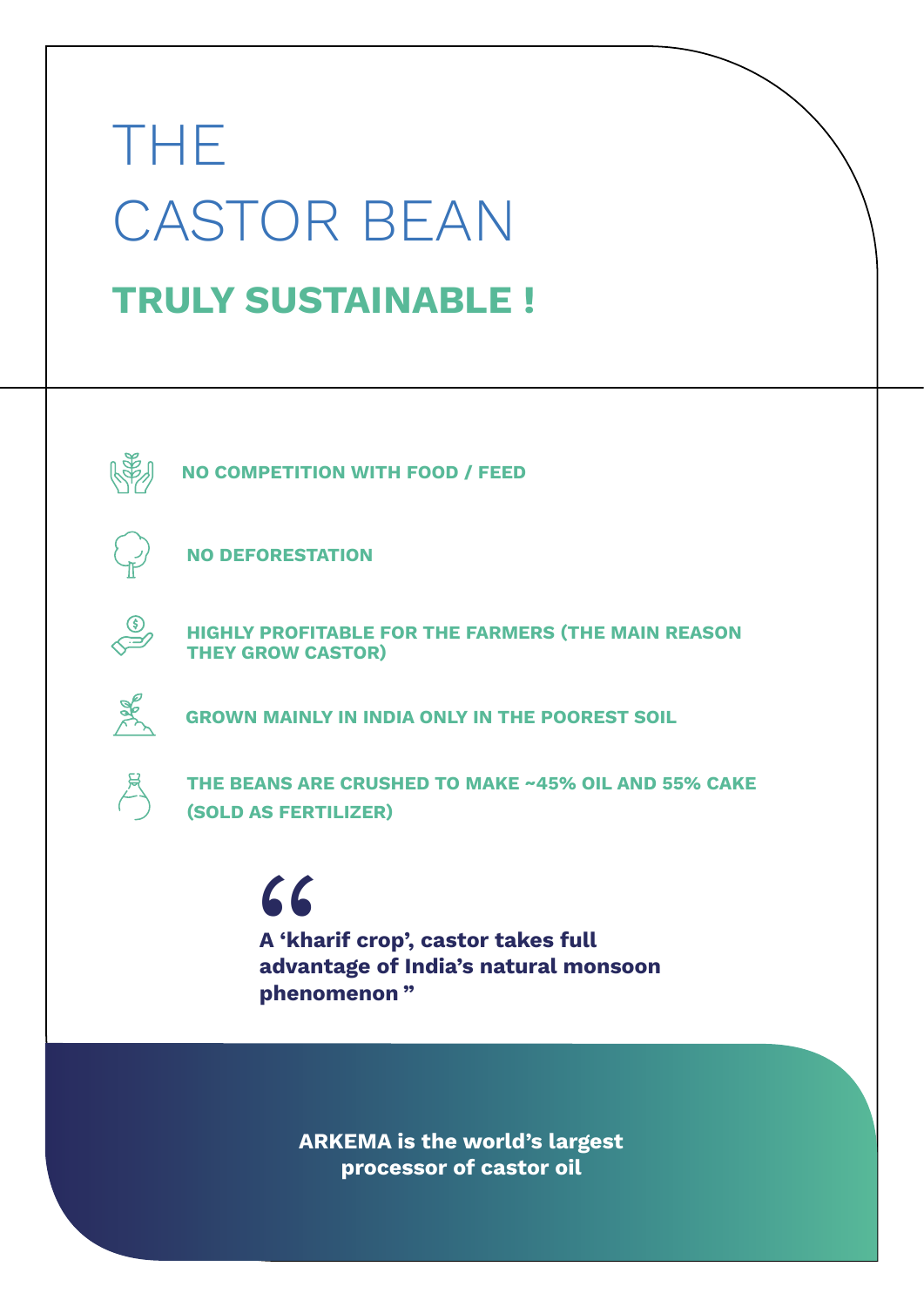# **RENEWABLE FEEDSTOCK**

# Reducing dependence on fossil fuels



# **RILSAN® FKZM 65 O TD MED**  Technical properties

| <b>PROPERTY</b>                 | <b>TYPICAL VALUE</b> | <b>UNIT</b>       | <b>TEST METHOD</b> |  |
|---------------------------------|----------------------|-------------------|--------------------|--|
| <b>Nature &amp; designation</b> | <b>PA11 - GF65</b>   |                   |                    |  |
| <b>Density</b>                  | 1.69<br>g/cm3        |                   | <b>ISO 1183</b>    |  |
| <b>Melting Point</b>            | 190                  | °C                | <b>ISO 11357</b>   |  |
| Tensile Test (*)                |                      |                   |                    |  |
| Stress at Break (23°C) (DAM)    | 208                  | MPa               | ISO 527            |  |
| Strain at Break (23°C) (DAM)    | 3.9                  | %                 | <b>ISO 527</b>     |  |
| <b>Tensile Modulus (*)</b>      |                      |                   |                    |  |
| $23^{\circ}$ C                  | 18 500               | MPa               | <b>ISO 527</b>     |  |
| Charpy Impact (*)               |                      |                   |                    |  |
| V-notched 23°C (cond 15d)       | 19                   | kJ/m <sup>2</sup> | <b>ISO 179</b>     |  |
| V-notched -30°C (cond 15d)      | 24                   | kJ/m <sup>2</sup> | <b>ISO 179</b>     |  |
| <b>MFI 235°C, 5Kg</b>           | 6.7                  | $g/10$ min        |                    |  |

#### **Table 1 Main characteristics**

\* Sample dried as molded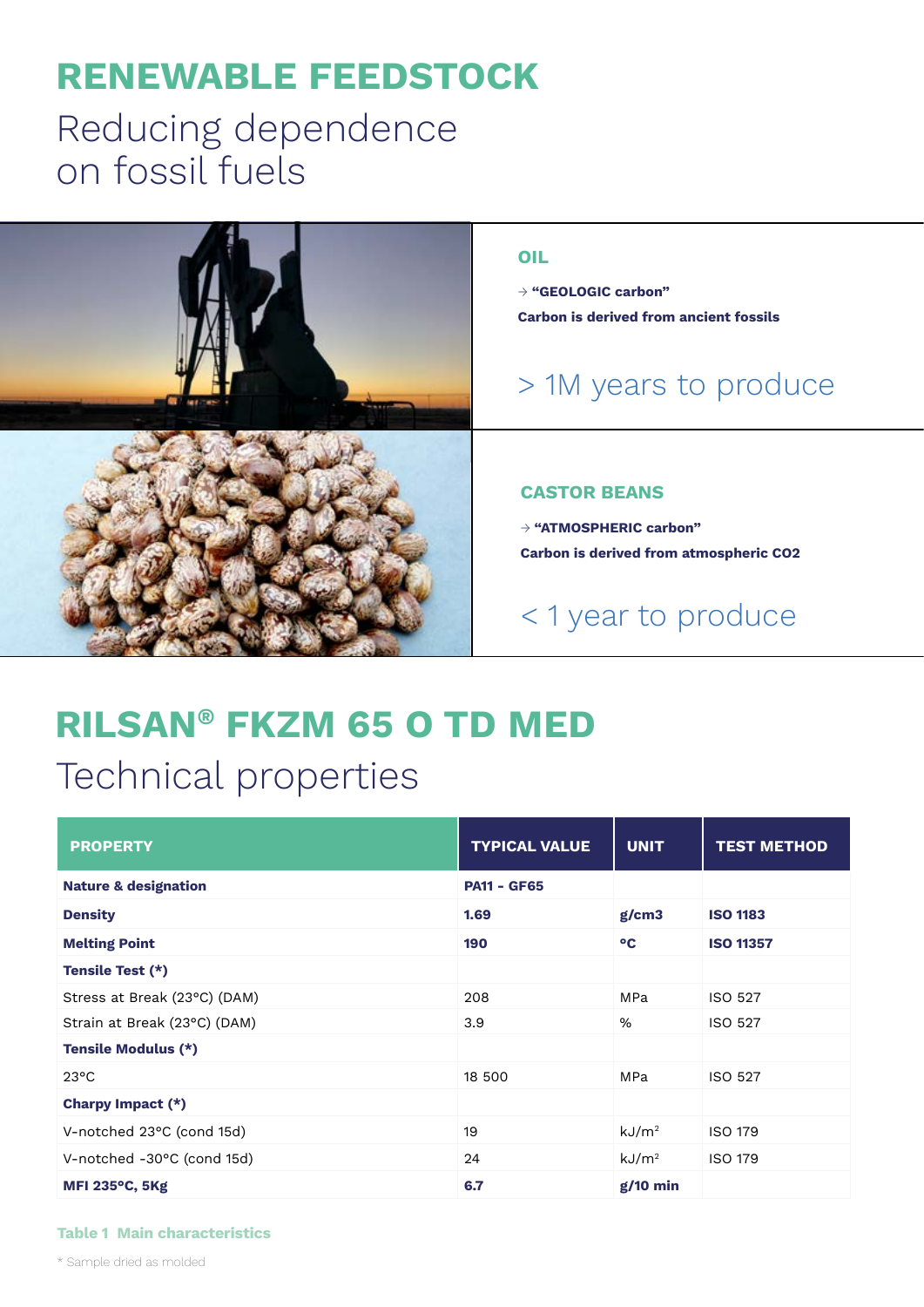# **PROCESSING CONDITIONS**

| <b>Condition</b>                                                            | <b>Typical Value</b>   |
|-----------------------------------------------------------------------------|------------------------|
| <b>Injection</b>                                                            |                        |
| Melt temperature (Min / Recommended / Max)                                  | 270°C / 285°C / 300 °C |
| <b>Mold</b>                                                                 |                        |
| Temperature                                                                 | $30-90$ <sup>o</sup> C |
| Drying (only necessary for bags/containers opened<br>for more than 2 hours) |                        |
| Time                                                                        | 4-8 hours              |
| Temperature                                                                 | $80 - 90^{\circ}C$     |

#### **Table 2 Processing conditions**

# **STERILIZATION RESISTANCE**

|                                           |                                  | <b>Steam (100 cycles)</b> | Gamma         | <b>Ethylene</b> | E-Beam        |
|-------------------------------------------|----------------------------------|---------------------------|---------------|-----------------|---------------|
|                                           | 121C, 30 $\mathsf{min},$<br>1bar | 134C, 12min,<br>2bar      | <b>50 kGy</b> | <b>Oxide</b>    | <b>50 kGy</b> |
| <b>Rilsan® FKZM 65</b><br><b>O TD MED</b> | $+ + +$                          | $^{+++}$                  | $^{++}$       | $+ + +$         | $++$          |

#### **Table 3 Sterilization Resistance**

- +++ Suitable No change
- ++ Suitable Change in color but no change in mechanical performance
- 0 Not suitable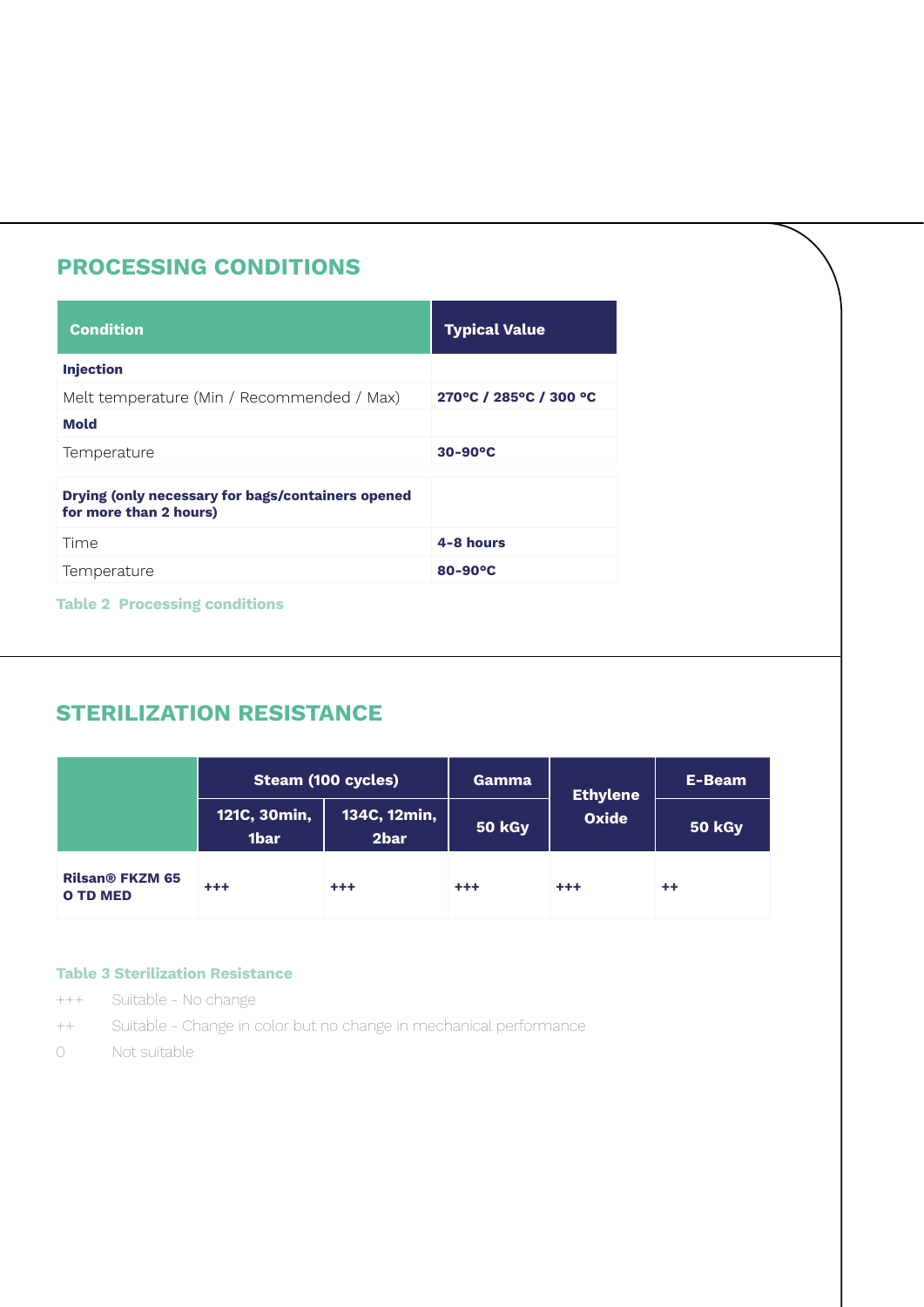### **CHEMICAL RESISTANCE**

|                                           | <b>Bleach</b> | $H_2O_2$ | <b>IPA</b> | <b>Phenol</b> | <b>QAC</b> | <b>Ether</b> | <b>Detergent</b> | <b>DMSO</b> |
|-------------------------------------------|---------------|----------|------------|---------------|------------|--------------|------------------|-------------|
| <b>Rilsan® FKZM 65 O</b><br><b>TD MED</b> | $+ + +$       | $+ + +$  | +++        | $^{+++}$      | $^{++}$    | $^{+ + +}$   | $^{++}$          | $^{+++}$    |

**→ TABLE 4** demonstrates the qualitative performance of chemical resistance based on surface aspect (the appearance of cracks) and coloration. Environmental stress cracking resistance tests (ESCR) were performed using elliptical Bergen jig, which applies a range of strains to a single sample bar and injected plates immersed into the indicated chemical agent at room temperature (23°C) for 24 hours.

#### **QUALITATIVE KEY FOR CHEMICAL RESISTANCE**

- +++ Resistant. No or little change in weight or dimensions, no damage
- ++ Limited resistance. Change in weight or dimensions after longer periods, possibly irreversible changes of properties. We recommend contacting us before use
- + Not resistant. May still sometimes be used under specific conditions (short exposure time, contact droplets)
- 0 Soluble or attacked after brief contact

### **MATERIAL SWELLING PERFORMANCE**

|                                           | <b>Bleach</b> | $H_{2}O_{2}$ | <b>IPA</b> | <b>Phenol</b> | QAC     | <b>Ether</b> | Detergent | <b>DMSO</b> |
|-------------------------------------------|---------------|--------------|------------|---------------|---------|--------------|-----------|-------------|
| <b>Rilsan® FKZM 65 O</b><br><b>TD MED</b> | $+ + +$       | $+ + +$      | $^{++}$    | $^{+++}$      | $^{++}$ | $^{+++}$     | $^{++}$   | $^{+++}$    |

**→ TABLE 5** demonstrates the solvent absorption of all the medical grades based on standard ASTM D543. Sample injected plates (1 mm thickness) were immersed in the designated solvent. The samples were maintained at room temperature (23°C) until the swelling reached a complete saturation of the material (approximately 1,300 hours). The weight absorption was measured regularly by removing the sample from the solvent, wiping it and weighing.

#### **QUALITATIVE KEY FOR MATERIAL SWELLING**

- +++ Resistant. No or little change in weight, no damage (-2%<Δm<5%)
- ++ Limited resistance. Change in weight after longer periods (5%<Δm<15%)
- + Not resistant (Δm>15%)
- Δm Mean of relative weight change (short exposure time, contact droplets)
- 0 Soluble or attacked after brief contact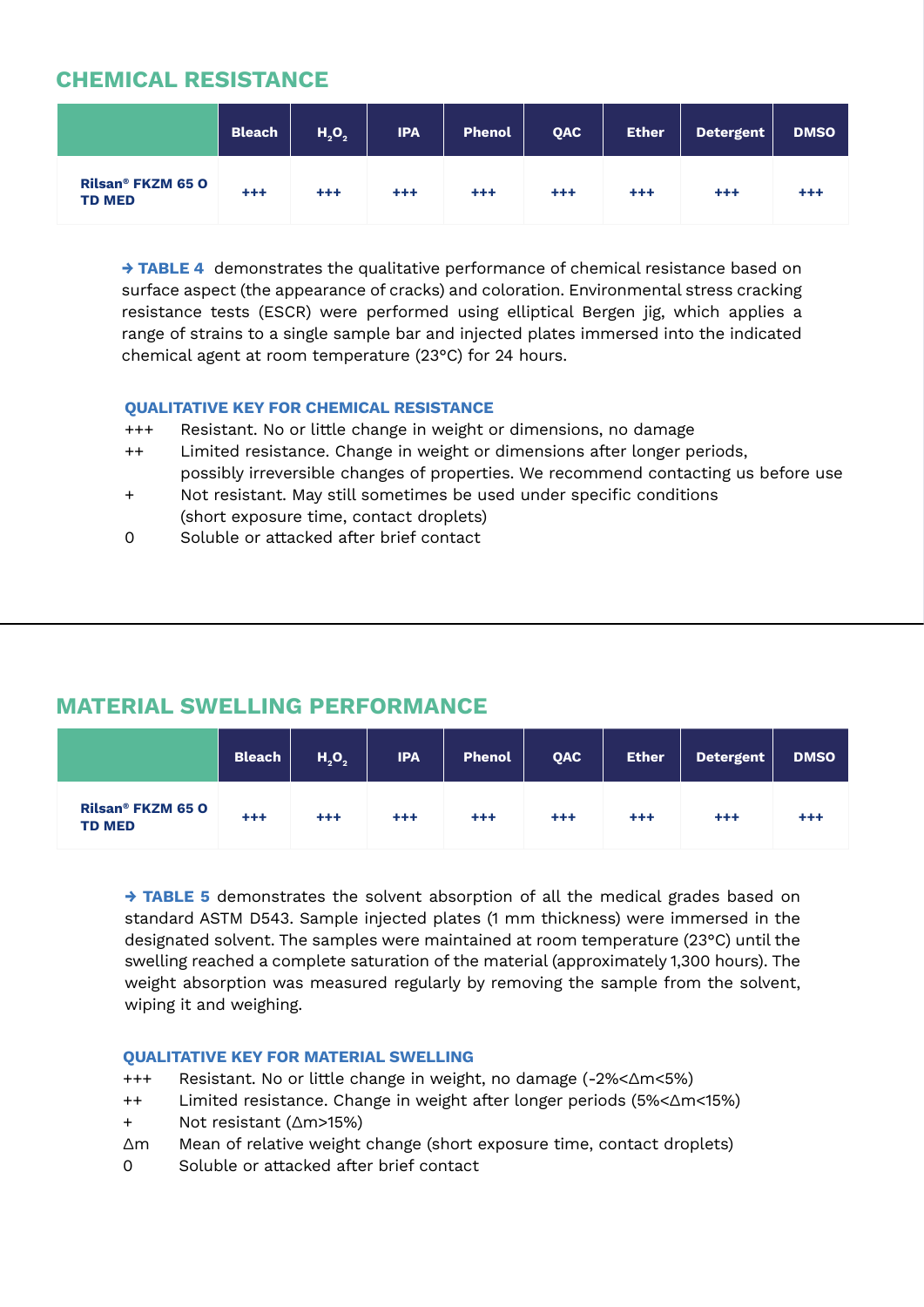# **COLORS**



Rilsan® FKZM 65 TD O MED color masterbatches are available in 8 shades developed by our partner Foster Corporation.

All colors have been formulated using pigments that have passed biocompatibility testing **Customized color matching service available on demand**

### **ENVIRONMENTAL DATA**

Life Cycle Analysis data available on demand, please contact your Arkema sales representative

### **CARBON BIO-BASED CONTENT**

>98% bio-based carbon (calculated according to ASTM 6866)

### **BIOCOMPATIBILITY ASSESSMENT**

- USP Class VI
- ISO10993-4 Hemocompatibility
- ISO10993-5 Cytotoxicity
- ISO10993-10 Skin sensitization

# **APPLICATIONS**

Surgical Tools

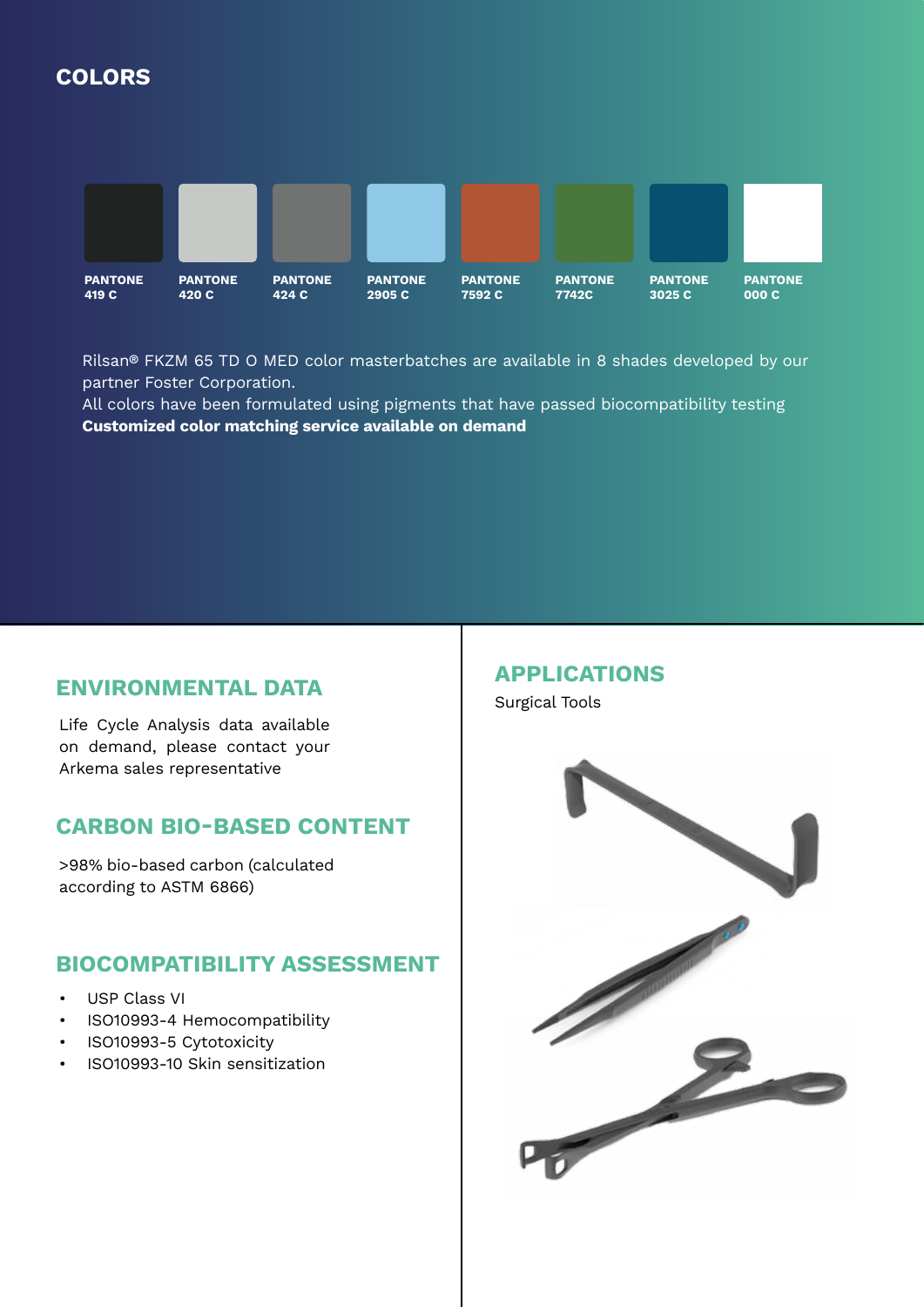# Interview with**Sp** surgical  **MARK JESSUP, MANAGING DIRECTOR AT SURGICAL DYNAMICS**

#### **WHAT ARE THE MAIN CHARACTERISTICS OF RILSAN® FKZM 65 O TD MED THAT MAKE IT A PERFECT FIT FOR THE PRODUCTION OF SURGICAL TOOLS?**

Initially, we were looking for a replacement to the PARA we were using due to supply issues and selected the Rilsan® FKZM 65 O TD MED. We have found in this new polymer an ideal material for our surgical tools due to its excellent mechanical characteristics and bio compatibility.

#### **DO YOU SEE A DIFFERENCE IN TERMS OF PROCESSABILITY AND PRODUCTIVITY WITH RILSAN® FKZM 65 O TD MED COMPARED TO OTHER MATERIALS YOU ARE RUNNING?**

The Rilsan® FKZM 65 O TD MED is an easier material to process compared to PARA . It requires lower mould temperatures and injection pressure, and we have been able to decrease cycle times significantly whilst maintaining component integrity.

#### **RILSAN® FKZM 65 O TD MED IS >98% BIO BASED, IS IT IMPORTANT FOR SURGICAL DYNAMICS TO OFFER MORE SUSTAINABLE SOLUTIONS TO THE MEDICAL MARKET?**

We believe that our customers are becoming more interested in sourcing product which has been manufactured from bio based materials, and this has given us a marketing advantage, and a different angle to the sales proposal, allowing us to help customers reaching their CSR goals.

#### **DO YOU INTEND TO CONTINUE TO SUBSTITUTE OR DEVELOP NEW PRODUCTS USING RILSAN® FKZM 65 O TD MED?**

Yes we have other products planned for production using the Rilsan® FKZM 65 O TD MED, the material is able to withstand autoclaving which is useful for some of the devices we are currently selling and which we are planning for the future.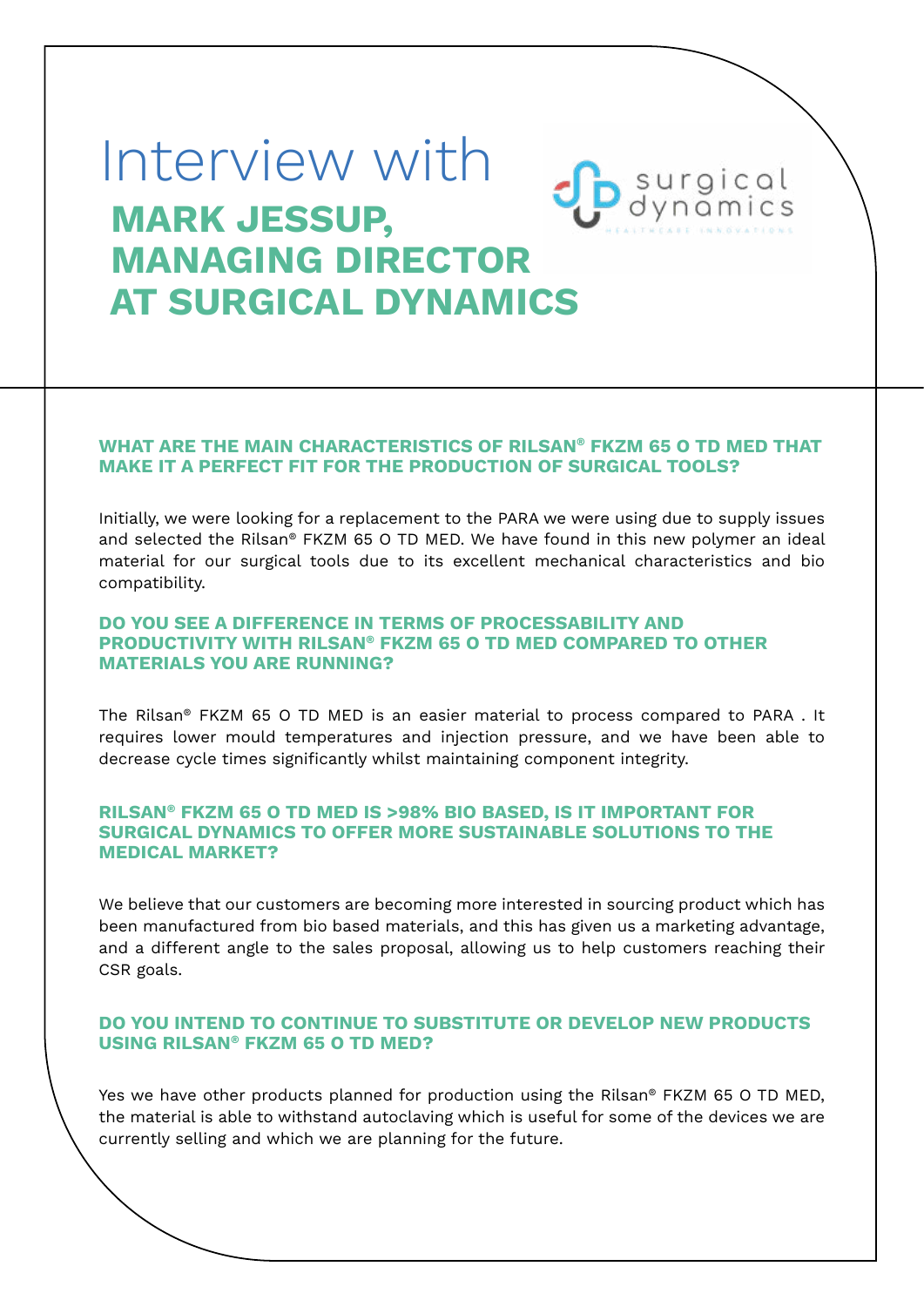# **ARKEMA'S VIRTUOUS RECYCLING PROGRAM**

Specifically built for our partner customers



→ Arkema plays the role of "matchmaker" – matching customers who want to recycle, with those who want to source recycled materials

 $\rightarrow$  Agiplast, our expert partner in compounding and recycling is now part of the Arkema family

→ Case-by-case basis

 $\rightarrow$  Mechanical recycling = ~80% further reduction in CO<sub>2</sub>